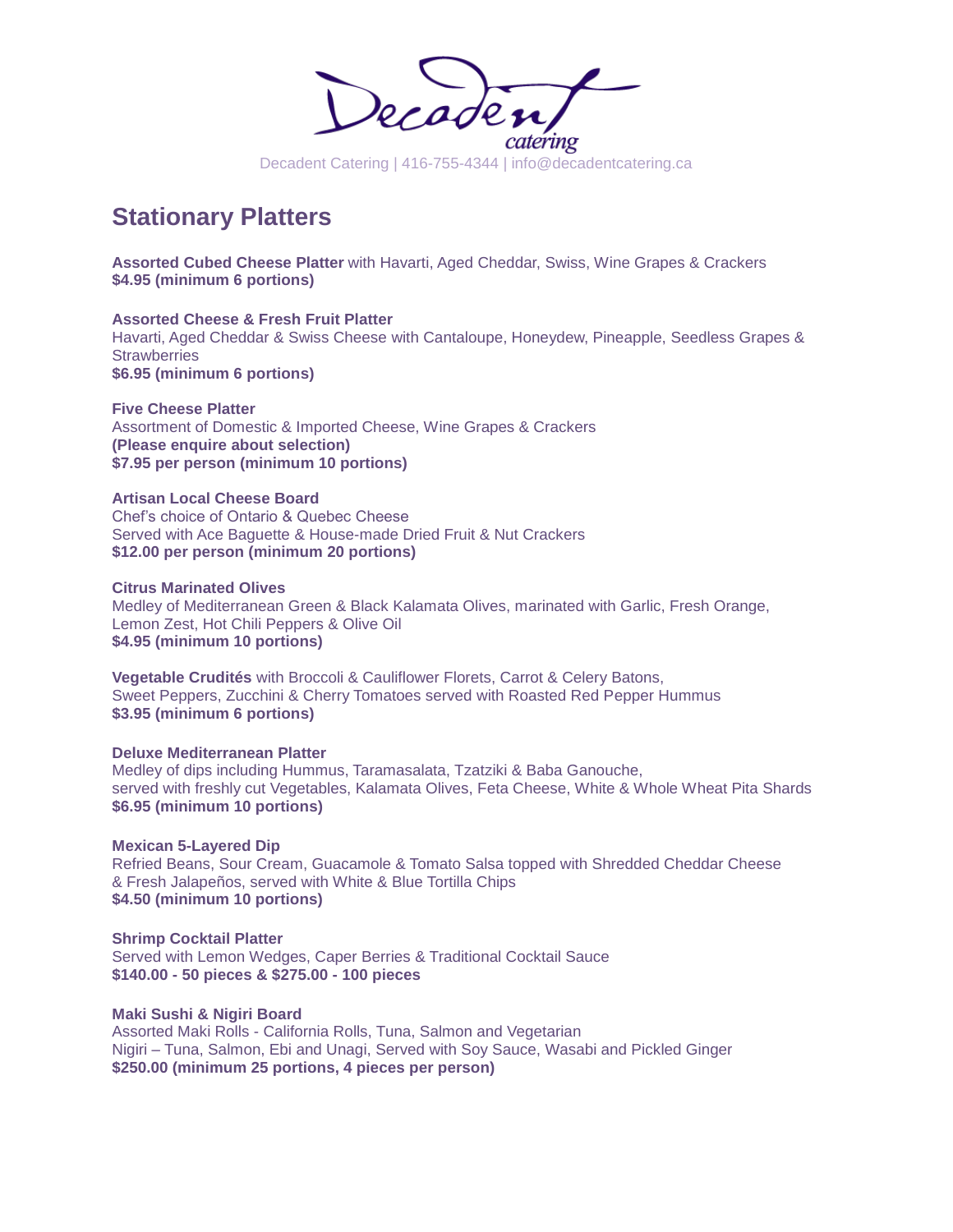# **Antipasto**

Serrano Ham, Genoa Salami, Assorted Olives, Marinated Artichokes & Mushrooms, Smoky Red Peppers & Basil Bocconcini, served with Rosemary-Infused Focaccia Wedges, Calabrese & Assorted Flatbreads **\$9.95 (minimum 10 portions)**

#### **Decadent's Market Charcuterie**

Sweet & Hot Italian Grilled Sausages, Parma Prosciutto, Capicolla, Genoa Salami & Soppressata, English Smoked Cheddar, Cave-Aged Gruyere, Quebec Ermite Blue Cheese Gherkin Pickles, Pickled Onions, Spiced Olives, Dijon, Grainy Mustard Ace Baguette, Flatbreads, Focaccia & Crackers **\$18.00 (minimum 20 portions)**

**Assorted Pâtés** Garnished with Crackers & Baguette, Pickles & Olives **\$9.95 (minimum 25 portions)**

#### **Smoked Atlantic Salmon Platter**

Served with Whipped Cream Cheese, Red Onion, Capers. Lemon Wedges & Pumpernickel Rounds & Flatbreads **\$12.50 (minimum 10 portions)**

# **BBQ Meat Platter**

Herb Grilled Chicken Breast & Soy Marinated Flank Steak served on Field Greens with Pommery Mustard & Lemon Aioli, Dinner Rolls, Flatbreads & Whipped Butter **\$15.50 (minimum 10 portions) (add Salmon for \$7.00 extra per person)**

**Grilled Chicken Breast Platter** with Roasted Red Peppers & Crumbled Chèvre, served with Lemon Basil Aioli, Dinner Rolls, Flatbreads & Whipped Butter **\$11.95 (minimum 10 portions)**

**Rare Beef Tenderloin** served with Béarnaise Mayo & Horseradish Crème, Mini Kaisers, Flatbreads & Whipped Butter **Market Price (minimum 10 portions)**

**Poached or Grilled Atlantic Salmon** served on Field Greens with Lemon Dill Mayo, Dinner Rolls, Flatbreads & Whipped Butter **\$15.50 (minimum 10 portions)**

**Grilled Vegetable Platter** with Eggplant, Zucchini, Red Onion, Asparagus, Bell Peppers, Mushrooms & Sweet Potato drizzled with Aged Balsamic **\$5.95 (minimum 6 portions)**

# **Gourmet Deli Meat Platter**

Rare Roast Beef, Montreal Smoked Meat, Smoked Turkey, Black Forest Ham & Genoa Salami, served with Cornichons, Olives, Honey Cup Mustard, Lemon Basil Mayo, Assorted Dinner Rolls & Butter **\$9.95 (minimum 10 portions)**

**Dairy Platter** Tuna, Salmon & Egg Salad, served with Cucumber, Tomato, Mini Bagels, Dinner Rolls, Flatbreads & Whipped Butter **\$9.95 (minimum 10 portions)**